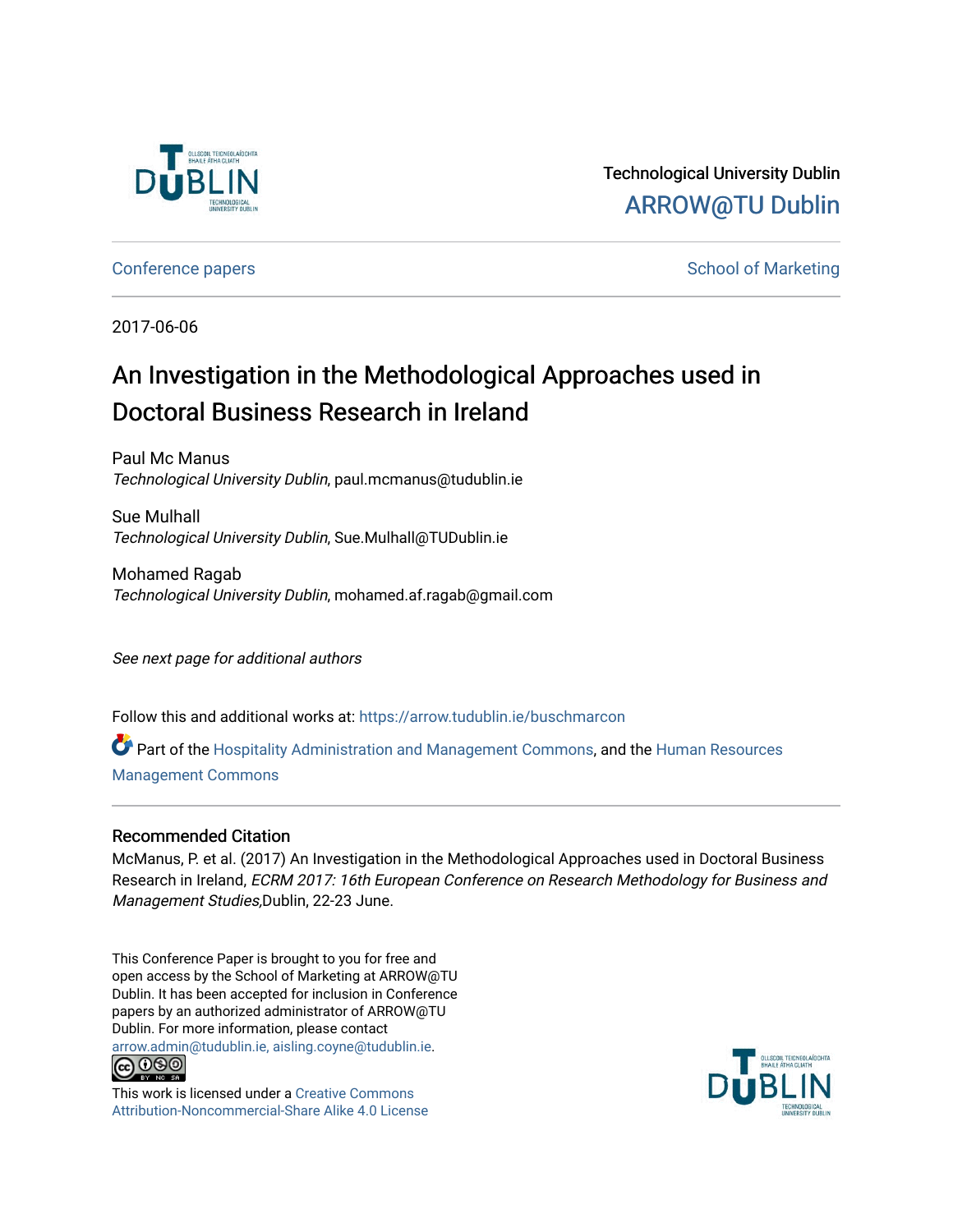# Authors

Paul Mc Manus, Sue Mulhall, Mohamed Ragab, and Amr Arisha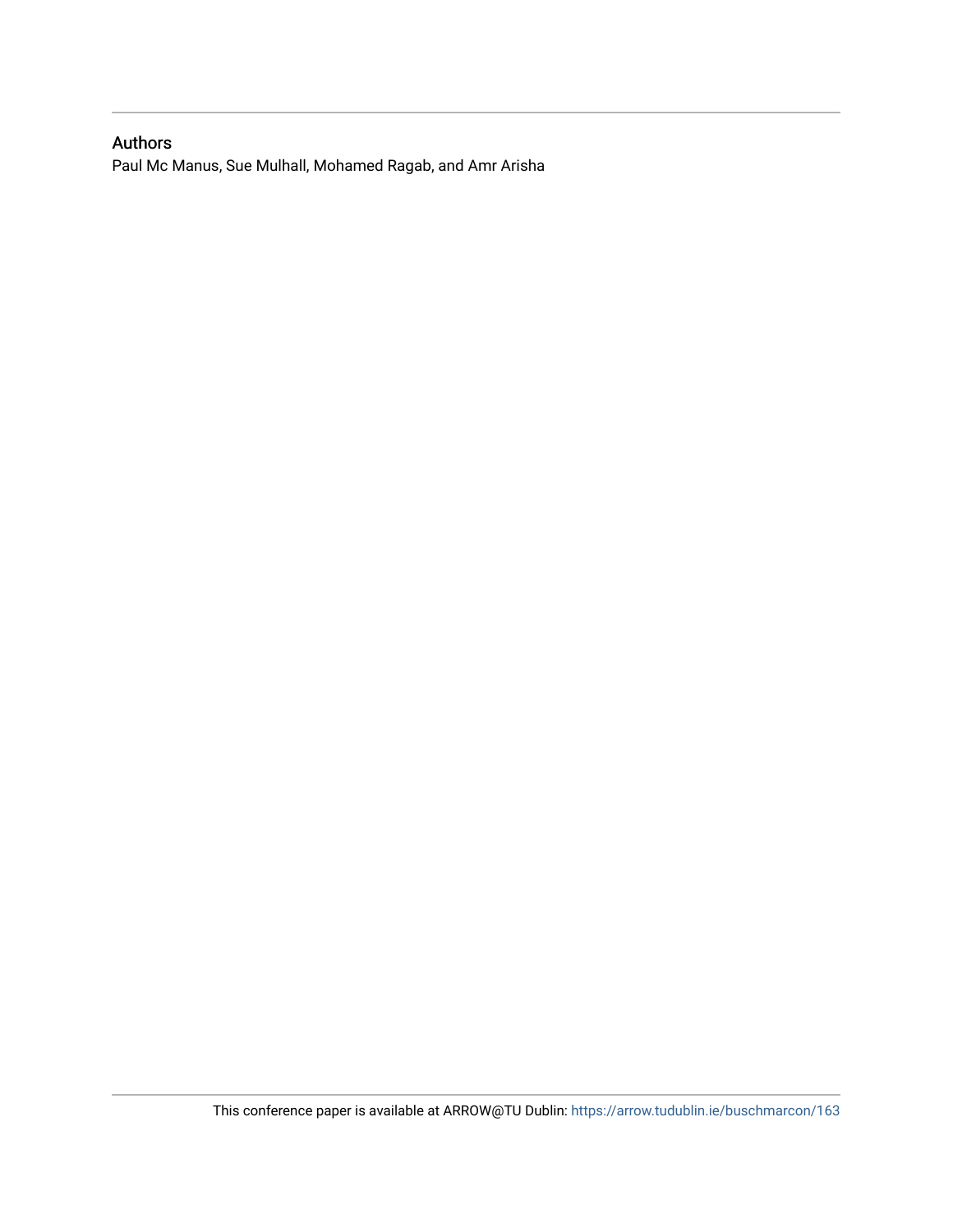#### An Investigation in the Methodological Approaches used in Doctoral Business Research in Ireland

Paul Mc Manus, Dr. Sue Mulhall, Dr. Mohamed AF Ragab, Prof. Amr Arisha College of Business, Dublin Institute of Technology (DIT), Dublin, Ireland paul.mcmanus2@mydit.ie sue.mulhall@dit.ie mohamed.ragab@dit.ie amr.arisha@dit.ie

Abstract: The sizeable increase in doctoral business research in Ireland over past decades is characterised by a diversity of research paradigms and the methods applied. To achieve research objectives, doctoral researchers should identify the methodological framework of inquiry that they will use to address and answer their research question. This involves taking a stance on divergent philosophical assertions such as ontology and epistemology, which reflect how they view the world. Researchers often proceed to select what is believed to be the bestsuited research approach – either qualitative, quantitative, or a mixture between them – with their corresponding subset of data collection and analysis techniques. This paper aims to examine extant doctoral research in business over a ten-year period within the Irish academic community to ascertain prominent methodological practices, recent trends, and the philosophical underpinnings surrounding the choices made. A comprehensive typology into the research methodologies applied by doctoral students in Ireland provides insights into the inherent and necessary philosophical assumptions underpinning the choice of methodology. The study is limited to a sample of 120 PhD dissertations published in Irish business school repositories. These were reviewed, analysed, and categorised within the proposed framework that gives an inclusive birds-eye view of doctoral business and management research in Ireland. Results indicate that the methodology of using mixed methods appears as the foremost choice for Irish business researchers. This study also offers academics with insights into current trends in business research approaches and introduces novice researchers embarking on their research journeys to methodological concepts and tools.

Keywords: Doctoral Research, Ireland, Philosophy, Methodology, Quantitative, Qualitative, Mixed Methods

#### **1. Introduction**

The goal of business research is to provide systematic inquiry which can provide answers that will allow organisations to solve both seen and unforeseen problems (Saunders et al. 2012; Blumberg et al. 2011; Denzin & Lincoln 2011). Research into these problems is a requirement so as to contribute to the existing stock of knowledge (Kothari 2004). Hence, the PhD researcher provides answers across the continuum of research, adding value to the stock of knowledge within academic and practitioner areas of interest. Quantitative, qualitative and mixed methodologies are the three most common approaches to answering the questions posed by business research. The researcher is required to address a series of 'what?', 'why?', and 'how?' questions before deciding on their methodological choice (Bryman & Bell 2007). The purpose of this paper is to analyse the approaches used by doctoral researchers over the past ten years within the business schools of five different Third-level institutions in Ireland. A period of 10 years has been chosen since during this period a significant increase in PhD research productivity has taken place and hence this period would provide an interesting timeframe for analysis. Another objective of this paper is to introduce the complexities and antecedents of selecting a methodological stance within PhD research. Researchers, therefore, have a need to understand the 'lens' through which they adopt their worldview. They then proceed to understand and develop their ontological and epistemological stance which leads them to the methodological choices which they will incorporate into their research. Thus, a review of the philosophical assumptions is provided to give a succinct snapshot of the philosophical journey which each researcher is required to take before, during and perhaps after, receiving the *Doctorate of Philosophy* (PhD) degree.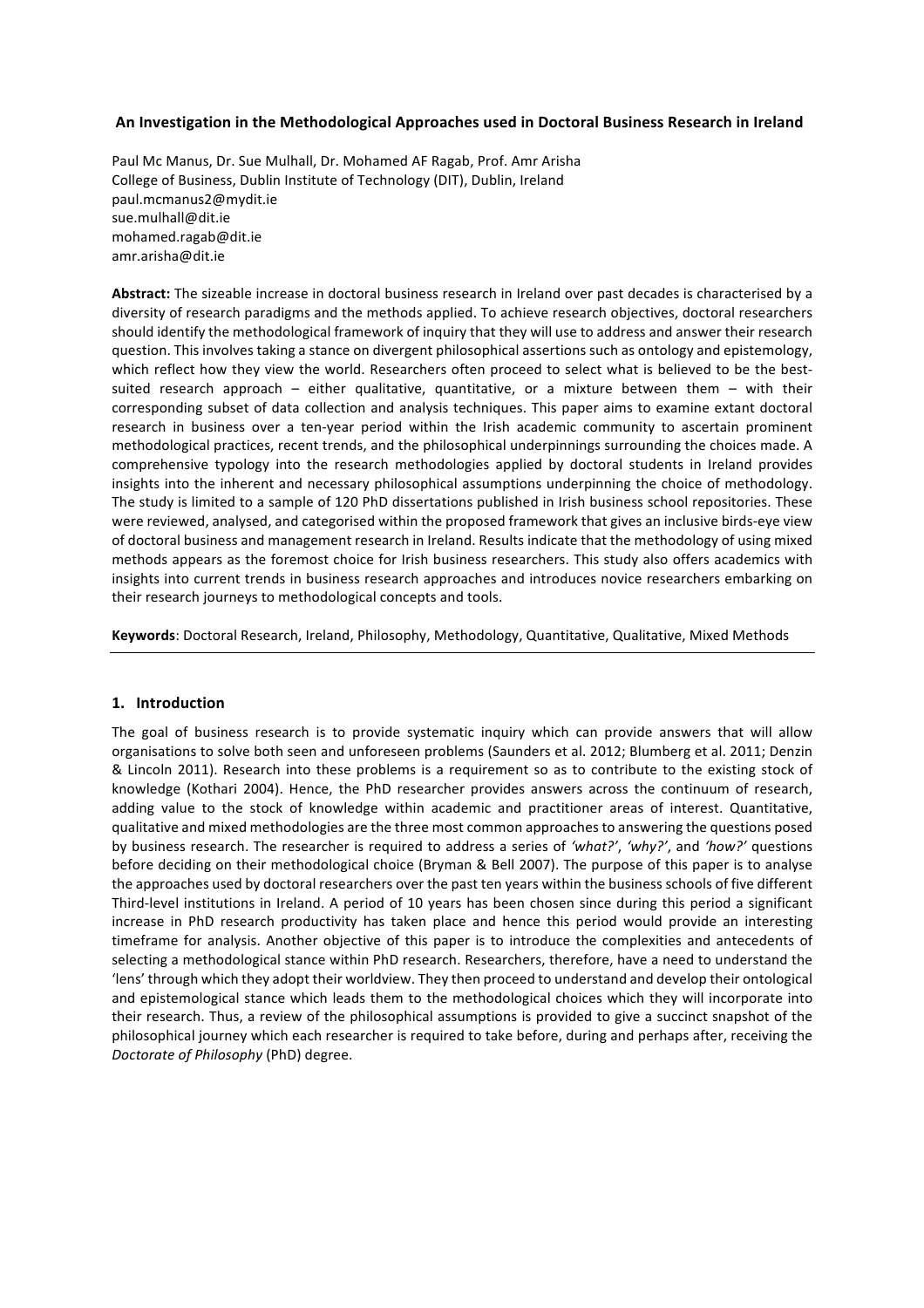# **2. Philosophical Paradigm**

# **2.1 Paradigm**

Guba and Lincoln (1994), describe a paradigm as "a set of basic beliefs (or metaphysics) that deals with ultimates or first principles. It represents a worldview that defines, for its holder, the nature of the world, the individual's *place in it, and the range of possible relationships to that world and its parts".* It is these relationships which guide and influence the PhD researcher in their goal of answering a research question. Therein, a research paradigm is the compilation of tentatively held together assumptions, concepts, and propositions which arise from an individual's basic beliefs, attitudes and feelings in relation to thinking and research (Krauss 2005). The word 'paradigm' and its meaning have caused some debate across social sciences. As such, a paradigm can be more clearly described as a way of examining social phenomena and ultimately providing explanations and particular understandings of the phenomena in question (Saunders et al. 2012). Throughout extant literature the paradigmatic position adopted by the researcher can come from an eclectic array of philosophical views. However, the philosophical underpinnings which guide all researchers fall under a cohesive triad of basic beliefs about the ontology and epistemology which guide methodological choices (Table 1). Worldviews adopted by the researcher can be expressed using, for example, four commonly used research philosophies, namely: Positivism, Post-positivism, Critical Theory, and Constructivism.

| <b>Item</b>                             | <b>Positivism</b>                                                                                      | Post-positivism                                                                                                                              | <b>Critical Theory</b>                                                                                                                                                    | <b>Constructivism</b>                                            | <b>Pragmatism</b>                                                                                                                                                                                             |
|-----------------------------------------|--------------------------------------------------------------------------------------------------------|----------------------------------------------------------------------------------------------------------------------------------------------|---------------------------------------------------------------------------------------------------------------------------------------------------------------------------|------------------------------------------------------------------|---------------------------------------------------------------------------------------------------------------------------------------------------------------------------------------------------------------|
| Ontology<br>(nature of<br>reality)      | Naïve realism -<br>"real" reality<br>but<br>apprehendible                                              | Critical realism -<br>"real" reality but<br>only imperfectly<br>and<br>probabilistically<br>apprehendible                                    | <b>Historical realism</b><br>- virtual reality<br>shaped by social,<br>economic,<br>political, cultural,<br>ethnic, and<br>gender values;<br>crystallization<br>over time | Relativism-<br>local and<br>specific<br>constructed<br>realities | Multiple<br>subjective and<br>objective<br>realities. Fact v<br>values                                                                                                                                        |
| Epistemology<br>(knowledge)             | Dualist/<br>objectivist;<br>finding true                                                               | Modified<br>dualist/objectivist;<br>critical tradition<br>/community;<br>findings probably<br>true                                           | Transactional/sub<br>jectivist; value-<br>mediated findings                                                                                                               | Transactional/<br>subjectivist/<br>created findings              | Knowledge is<br>both constructed<br>and based on the<br>reality of the<br>world we live in.<br>Accepts paradigm<br>conflicts between<br>quantitative and<br>qualitative<br>epistemologies<br>Anti-philosophy. |
| Methodology<br>(research<br>strategies) | Experimental/<br>manipulative;<br>verification of<br>hypotheses;<br>chiefly<br>quantitative<br>methods | Modified<br>experimental -<br>manipulative;<br>critical multiplism;<br>falsification of<br>hypotheses; may<br>include qualitative<br>methods | Dialogic/dialectic                                                                                                                                                        | Hermeneutical/<br>dialectical                                    | Constant<br>modification in a<br>dynamic<br>homeostatic of an<br>infinite loop<br><b>Dialectical</b><br>eclecticism and<br>pluralism of<br>methods and<br>perspectives                                        |

# **Table 1: Basic Beliefs (Metaphysics) of Alternative Inquiry Paradigms**

Source: Adapted from Denzin and Lincoln (2011), Onwuegbuzie et al. (2009), Johnson and Onwuegbuzie (2004)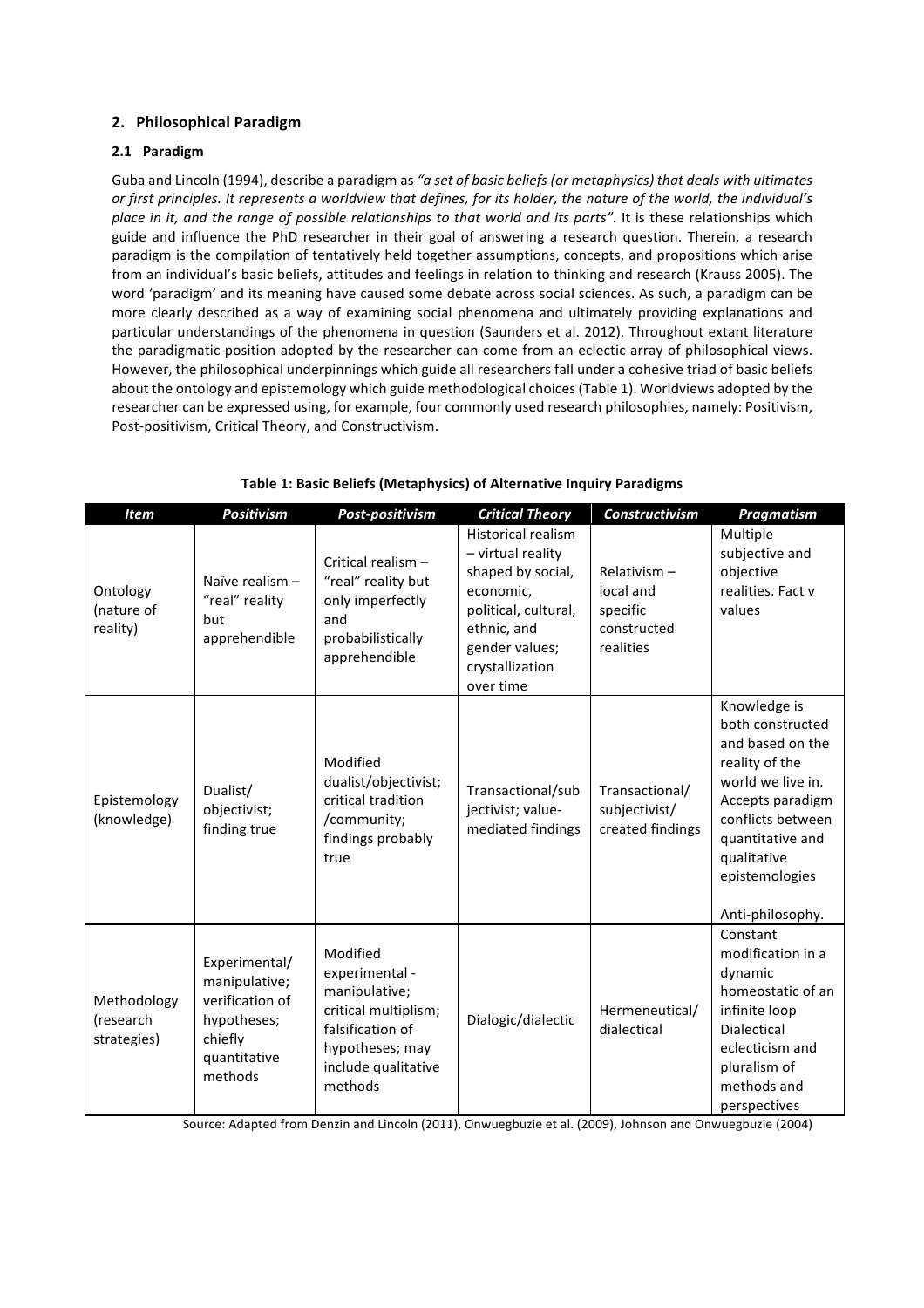#### **2.2 Ontology**

Ontology originates from the Greek words for 'thing' and 'rational account' (Given 2008). It relates to the nature of 'reality', that is the reality of an 'objective' nature, and whether or not reality is a product of one's mind coming from individual cognition (Burrell & Morgan 2000). In other words, ontology looks at the nature of reality as seen through the lens of the individual (Saunders et al. 2012). It represents what there is to know about the reality of the world, which is made up of underlying physical and ecological systems and inhabited by individuals whose opinions are based on their values. The values are affected by the individual's experiences, which also lead them to seek out knowledge to achieve their wishes (Allen & Varga 2007). There are two perspectives correlated to ontology: *objectivism* and *subjectivism*. Objectivists view the world as being separate or external to the social actors (Saunders et al. 2012) and that the world predates individuals (Holden & Lynch 2004). Objectivism envisages the phenomenon under investigation as tangible and measurable. Since the researcher is external to what is being researched, quantitative methodologies are most commonly used within the objectivist's worldviews. The quantitative methodology believes that all phenomena can be reduced to empirical indicators which represent the truth (Sale et al. 2002). These quantifiable observations are more analytical in nature and lend themselves to statistical analysis (Remenyi et al. 1998). Subjectivism, on the other hand, relates to perceptions and consequent actions of social actors. These actions are in a constant state of revision since they are deemed to be socially constructed (Saunders et al. 2012). Subjectivists view reality as being influenced by the society in which phenomena are created (Saunders et al. 2012; Holden & Lynch 2004). In other words, the world around in which social actors engage in phenomena is formed by socially constructed events. Therefore, from a research perspective, the interpretation of human affairs has fundamental implications in understanding actions and consequences (Burrell & Morgan 2000). This is reiterated by Holden and Lynch (2004), who also argue that it is impossible to categories phenomena since "phenomena are engaged in a process *of continuous creation"*. 

#### **2.3 Epistemology:**

The origins of epistemology lie in the Greek word 'epistêmê' meaning 'knowledge' (Krauss 2005). Epistemology is the philosophy of how we come to acquire knowledge and the beliefs on the way to generate, understand and use knowledge that are deemed to be acceptable and valid (Wahyuni 2012). According to extant literature, epistemology comprises differing, and sometimes complimentary, philosophies such as Positivism, Interpretivism and Realism (Saunders et al. 2012). For the social researcher, positivism uses deductive hypothesis (explanations) for knowledge acquisition and testing by measuring reality. The positivist stance sees that the social world should be viewed objectively. Since the social world exists externally, independent of the researcher, and hence attempts to produce generalisable results. Interpretivism adopts an approach to acquire knowledge by developing an understanding of phenomena through deep-level investigation and analysis of those phenomena. It does not claim generalisability of outcomes, but rather provides results that are limited to a certain context. Finally, the realist stance ascertains that scientific theories give a literally true account of the world. However, there is also the understanding that the people and their behaviours require a subjective acknowledgement, since subjectivity is inherent within all human (Blumberg et al. 2011; Remenyi et al. 1998). Epistemology reflects how a researcher's worldview influences knowledge (*epistêmê*) and how it is articulated and communicated with fellow human beings in a way which can be easily understood and interpreted (Burrell & Morgan 2000). Accordingly, their assumptions of what constitutes reality determines how they attempt to *garner knowledge about such reality*. That is, their view of ontology affects their epistemological underpinnings. Subsequently, their choice of methodology follows their ontological and epistemological assumptions (Holden & Lynch 2004).

#### **2.4 Research Methodology**

Research methodology consists of a road map which highlights the rules and postulates methods that researchers employ to render their work open to analysis, critique, replication, repetition, and/or adaptation and to choose research methods (Given 2008). The methodology must make sense to both academic and management practices. It must stand up to scrutiny and must produce results that are understood and respected by both traditions (Cole et al. 2011). Research methodology sits along a continuum which at one end of the spectrum lies pure qualitative research methods and at the other lies pure quantitative research methods which may be adopted to analyse data. Between both ends of a continuum are differing mixed methods options available to the researcher, depending on their research question (Figure 1). The dichotomy of both qualitative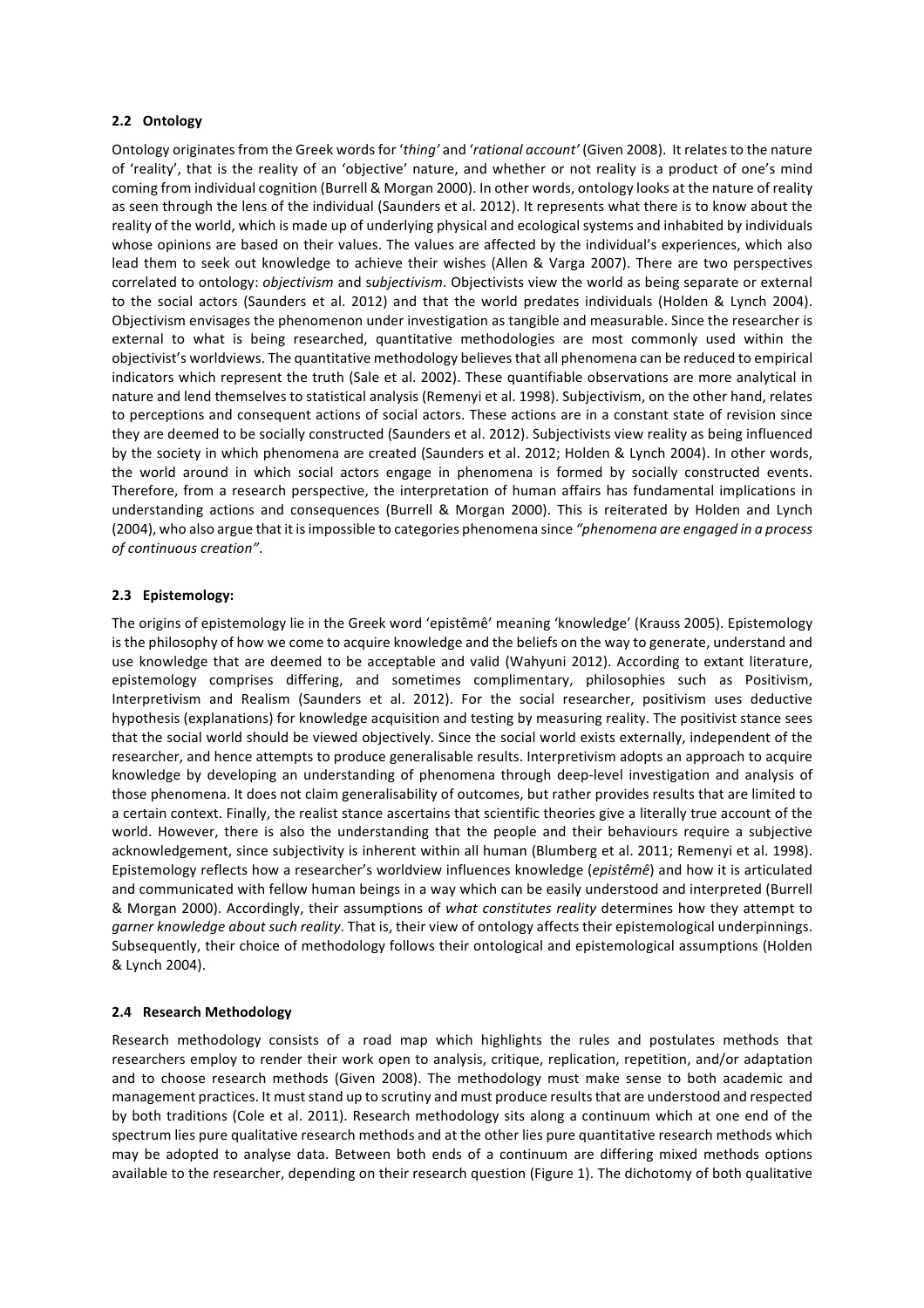and quantitative is evident in that the characteristics of quantitative (or scientific) methodology is one of formality and emphasises rigour based on mathematical tools, whereas qualitative methodologies display characteristics of insight based on intuition and tend to rely on textual and descriptive data (Walle 1997). A final distinction is made between methodology and methods. Wherein there may be confusion in the choice of description. Methodology for example, is related to the philosophy that guide how knowledge should be gathered and the systematic way in which the research problem is solved. Whereas, research methods is the data gathering techniques used for conduction of research (Kothari 2004).



**Figure 1: Major Research Methods** 

However, there is a growing adaptation through a pragmatic stance, that a combination of believes may lead to a holistic process to answering research questions. Suggesting that pragmatists can utilise differing methods along the continuum (as illustrated in figure 1) through the implementation of the 'pragmatic rule' which enables truth to be attained with the emphasis on 'what works best' to address the research question (Wahyuni 2012; Johnson & Onwuegbuzie 2004; Sale et al. 2002). Hence, pragmatists researchers can have a mixture of philosophical positions (Onwuegbuzie et al. 2009). In that, pragmatists believe it natural to use quantitative methods with qualitative methods or qualitative methods with quantitative methods or mono-qualitative methods, or mono-quantitative methods depending on the requirements of research.

#### **3. Research Methodologies**

#### **3.1 Quantitative Methodology:**

In the business context, quantitative methodology (or scientific methodology) has been described as the traditional focus of social research. Which applies a natural science approach (Johnson & Onwuegbuzie 2004). As such quantitative (and indeed qualitative) methodologies are predominantly based on the philosophical assumptions of the researcher. With ontological realism, positivist epistemological stances; with determinism driving the final answers to reality and the social phenomena (Cole et al. 2011; Bryman 1984; Holden & Lynch 2004). Thus, quantitative methodologies tend to seek law-like generalisability, termed nomothetic (Wahyuni 2012). Hence, for verification purposes, quantitative methodology uses numerical data as its prime focus using methods such as questionnaires, surveys, and/or historical numerical data (Saunders et al. 2012). Quantitative studies can rely on either (1) *Conceptual-quantitative secondary data*, where advanced mathematical techniques are used to develop and then test new models, or (2) *Empirical-quantitative primary data,* collected by the researcher (Chatha et al. 2015). Quantitative analysis enables the researcher to gain a statistical representation of the phenomena, since "reliability and validity are tools of an essentially positivist epistemology" (Nahid Golafshani 2003). Thus, by following the scientific choice of quantitative methodology, the researcher is attempting to delineate the phenomena in question into measurable repeatable verification annals. In doing so, quantitative methods used may stand up to greater validation and rigour amongst peers (Walle 1997). Hence, those using quantitative methodologies tend to adopt an ontology of objectivism and a positivist epistemological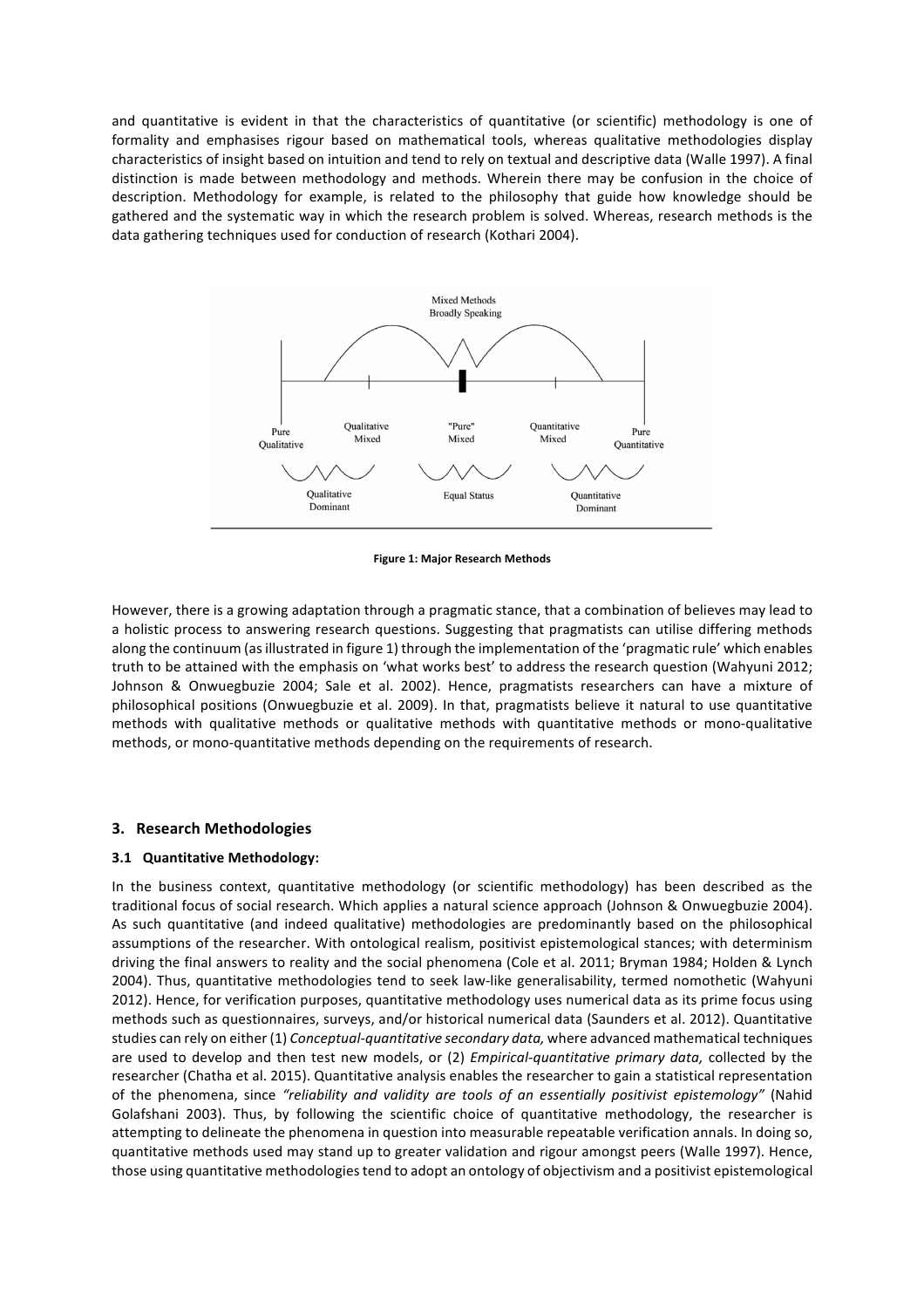approach to research, especially when used with predetermined, hard, measureable results with highly structured data collection techniques (Saunders et al. 2012; Cole et al. 2011). Finally, quantitative methods are designed to answer the 'who' and the 'what' of the research topic (Given 2008) but does not fully answer the 'why' of a phenomenon or event trait.

### **3.2 Qualitative Methodology:**

Qualitative methodology is particularly important in behavioural sciences as it captures the underlining explanations for certain human behaviour (Kothari 2004). Through using tools such as interviews, the researcher uses non-numerical textual or descriptive data, thus, answering the 'why' question of a phenomena (Saunders et al. 2012; Given 2008). The qualitative methodology is based on interpretivism/constructivism (Sale et al. 2002) which takes on a subjective ontological view of the world, in that reality is socially constructed (Saunders et al. 2012). Qualitative research is thus deemed to be more fluid in nature, seeing the world from the point of view of the actor (Bryman 1984). It takes into account that there are multiple - constructed realties which cannot be explained fully through analysing numerical data (Saunders et al. 2012; Johnson & Onwuegbuzie 2004). It includes such methods as grounded theory approaches, life history narratives, participatory action research with active dialogue with the participant, and case study approaches (Wahyuni 2012; Carter & Little 2007; Guba & Lincoln 1994). Qualitative methodology prefers on hermeneutics (interpretation) approach, since the evidence cannot be reduced to numbers (Remenyi et al. 1998).

#### **3.3 Mixed Methods**

Fundamentally, mixed methods methodology uses both quantitative and qualitative data collection in order to answer a particular research question working concurrently, or sequentially with either quantitative or qualitative research methodologies taking precedence over the other (Saunders et al. 2012). Thus, a pragmatist worldview focusing on 'what works' is generally associated with the mixed methods methodology (Creswell & Clark 2011). The pragmatist paradigm, while considering theory and practice, tends to include the standpoints of both qualitative and quantitative research (Johnson et al. 2007). Mixed methods comprise four frameworks which provide possible justification for their use:

(a) *Triangulation* - combines both quantitative and qualitative data to understand a research question;

(b) *Explanatory Design* - uses qualitative data to explain quantitative results;

- (c) *Exploratory Design* gathers quantitative data in order to help explain qualitative results
- (d) *Embedded Design* can use either quantitative or qualitative data to answer the research problem; (Creswell & Clark 2011).

Therefore, it can be argued that mixed methods offer complimentary clarification, which cannot not be gained by using a single methodology by expanding the breath and width of enquiry (Bryman 2006). Mixed methods involve the use of both qualitative and quantitative methods within the same framework. It can occur concurrently with either qualitative or qualitative analysis leading the method of analysis depending on the researcher's question (Onwuegbuzie & Combs 2010). As such mixed methods has been described as the third methodological architype, providing the strengths of quantitative and qualitative methodologies and attempting to avoid the weaknesses of both (Venkatesh et al. 2013; Creswell & Clark 2011). Such that the weaknesses of many quantitative methods are that of the want to reduce the explanation to its simplest possible elements without looking at the subjective narrative of the phenomenon. Conversely, qualitative methods attempt to holistically understand the narrative through context derived results limiting the ability to repeatable verification (Amaratunga et al. 2002; Walle 1997). Thus, to develop a method which not only allows for repeatable objective verification while at the same time providing subjective meaning to an inquiry, it can be posited that a mixed method approach can holistically answer many research questions. Therefore, through 'multiple *operationalism'*, the use of more than one method helps ensure that the discrepancies within the research phenomenon or trait is not merely a function of the method (Onwuegbuzie et al. 2009).

# **4. Contemporary Doctoral Research in Ireland**

There are 7 universities and 14 Institutes of Technology (IoT) within the Higher Education system in Ireland. Due to constraints in time, distance, and access to data, five institutions were selected as the sample group in this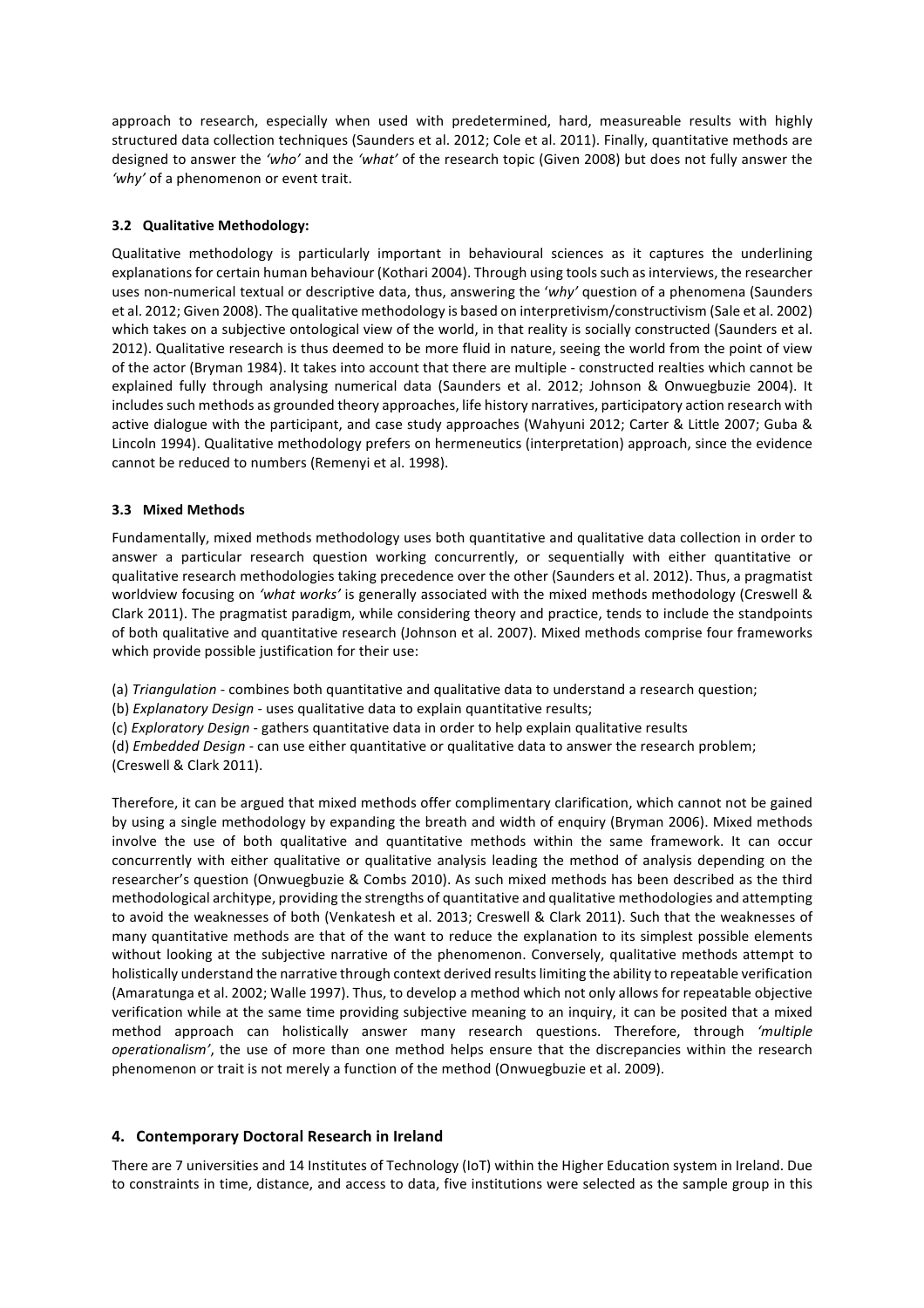study. They included four universities and one institute of technology, namely Trinity College Dublin (TCD), University College Dublin (UCD), Dublin City University (DCU), University of Limerick (UL), and finally, Dublin Institute of Technology (DIT) - where the authors are based. The other four institutions were located within 10 kilometres from DIT, which facilitated access to their individual libraries if on-line repositories were not sufficient. Access was achieved by gaining entry to academic open access domains and/or going directly to the corresponding locations for hard copy retrieval. Doctoral dissertations were retrieved for analysis of their research methodology. Dissertations were accessed in each academic institution as follows:

- DIT theses were obtained via their on-line repository and from hard copies within their library.
- UCD on-line repository was initially accessed. However, when trying to locate dissertations spanning over a ten-year period, it became evident that the repository did not hold onto enough digital copies of Doctoral research dissertations. Thus, they were retrieved from the James Joyce Library located in UCD campus over a three-day period, since access was only possible to ten dissertations at any given time.
- Dissertations from DCU were entirely retrieved using their on-line repository.
- University of Limerick was accessed by accessing an on-line open portal. However, it was noted that there was only a 5-year repository available for access and no other dissertations were available.
- Finally, TCD was accessed on location within their library. The online repository was accessible only to academic visitors or attendees of the college. Thus, the researcher had to be present onsite within their library.

Further details on the repositories used during the research analysis are provided in the Appendix.

The researcher reviewed dissertations spanning a ten-year period, where only writings from 2006 onwards were examined. Abstracts, introductions, and specifically the methodology chapters of each dissertation were read and analysed. The research looked at the methodology used in all dissertations and there was an added attempt to review the philosophical underpinnings used by each of the PhD researchers. An Excel spreadsheet was used to capture data such as: Authors' name, title of the work, research objective, paradigm used, ontological viewpoint, epistemological viewpoint, methodology, general sample size, and methods of data collection, data analysis, author's language style (active or passive), and finally, a comment section for general observations about the work. A final column was added which gave a more definitive methodological breakdown to the three main points of enquiry, being: Qualitative, Quantitative or Mixed. In several dissertations, there was no explicit mention of whether qualitative, quantitative or mixed methodologies were used but rather reference to the research tool utilised such as a survey or interview. In such cases, the nature of the tool was used to guide the classification of the dissertation's methodology.

# **5. Findings**

The classification of dissertations in each institution according to their methodology is depicted in Table 2. A total of 120 dissertations covering a range of topics in the business domain where reviewed.

| <b>Institution</b> | <b>DIT</b> | <b>UCD</b> | <b>DCU</b> | UL | <b>TCD</b> | Total |
|--------------------|------------|------------|------------|----|------------|-------|
| Qualitative        |            | ь          | ь          |    |            | 31    |
| Quantitative       | 4          | 12         |            | 10 | 11         | 44    |
| <b>Mixed</b>       | 10         | 12         | 11         |    |            | 45    |
| Total              | 23         | 30         | 24         | 21 | 22         | 120   |

|  |  | Table 2: Dissertation Classification by Methodology |
|--|--|-----------------------------------------------------|
|  |  |                                                     |

Initial findings reveal that the mixed methods approach is marginally greater than that of quantitative and qualitative within Irish PhD research. In that, mixed methods were the most widely used comprising 38 percent of dissertations, closely followed by quantitative studies with a share of 36 percent. Purely qualitative approaches were the least used within the sample and accounted for 26 percent of the theses (Figure 2).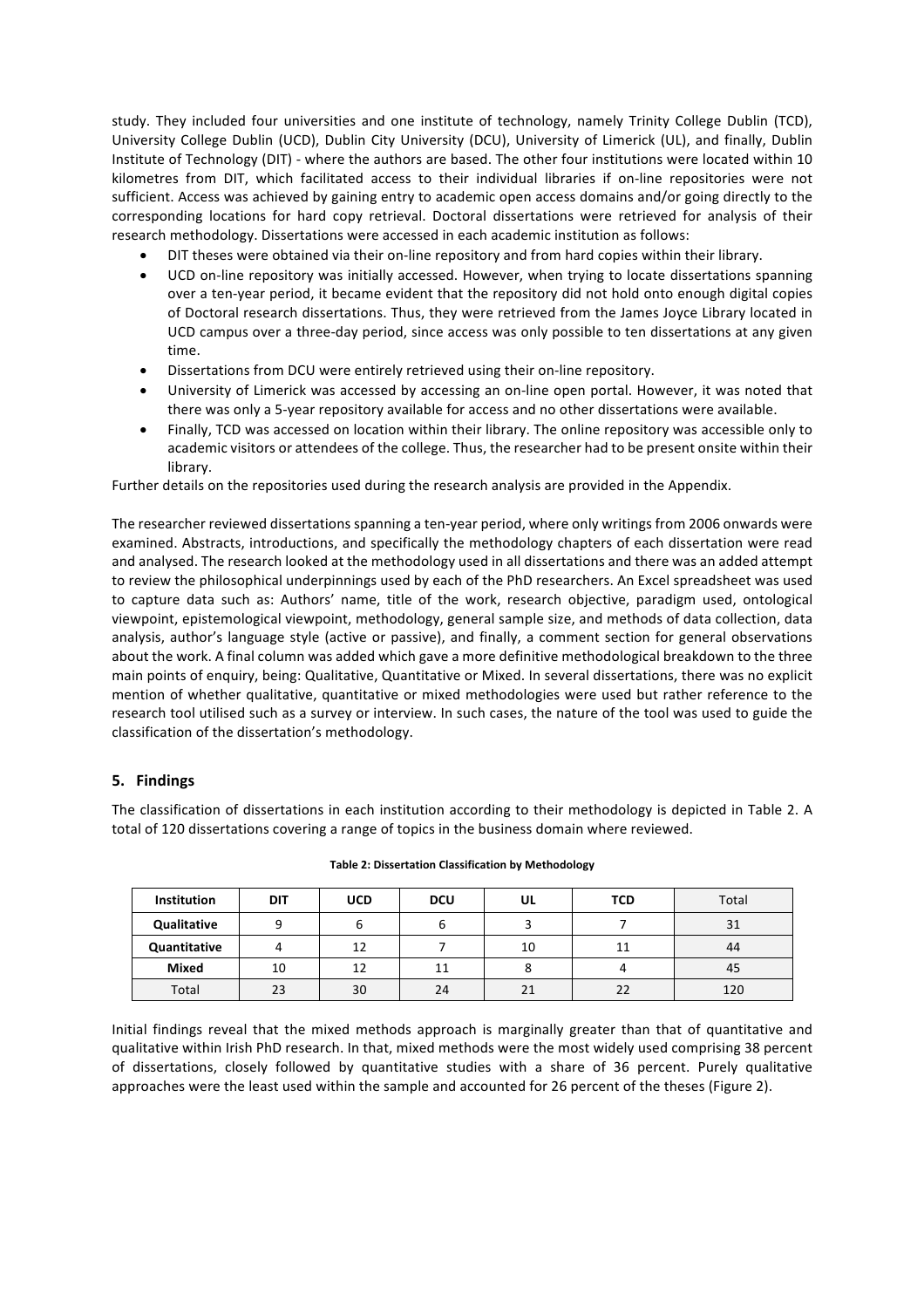

**Figure 2: Methodologies of dissertations reviewed**

The methodological distribution per institution is illustrated in the figures below. Further analysis shows that researchers in DIT and DCU preferred a mixed methods methodology showing a 44% and 46% representation respectively. UCD researchers relied on both mixed and quantitative methodologies at 40% each, while UL preferred the quantitative approach with 48% quantitative, 38% mixed and 14% qualitative. Finally, TCD showed 50% of the researchers favouring quantitative methodology, 32% favouring qualitative and 18% preferring to use mixed methods methodology. The findings contribute to the examined university practitioners, by providing a succinct analysis of their individual approaches to research. The paper also contributes to the broader academic community by way of the data gathered from the reviewed thesis'. Since they have all been recognised in on themselves by peers within academia. This recognition validates and contributes to the stock of knowledge in the quest to bring this research to the attention of more researchers and academics.



Figure 3: Prevalence of each methodology per institution

#### **6. Discussion**

TCD is leading Irish institutions in quantitative studies followed by UL in the business field. TCD also has the lowest proportion of mixed methods adoption comparatively to the other institutions studied. This indicates TCD researchers so far tend to favour following a single methodology. Conversely, DIT leads the ranking in qualitative studies and has the second highest frequency of mixed methods, while single-method quantitative studies are the least used. This suggests the inclination of the institute to have a qualitative component, whether alone or mixed with quantitative. UCD had an equal percentage of quantitative and mixed methods with 50% less qualitative research methods being used within the institution. DCU researchers have conducted the most mixed methods research within the review period, with all other institutions achieving slightly lower percentages apart from TCD were mixed methods are the least frequent. The authors acknowledge that due to the comparatively higher number of UCD dissertations, the overall results may be somewhat biased towards mixed methods findings.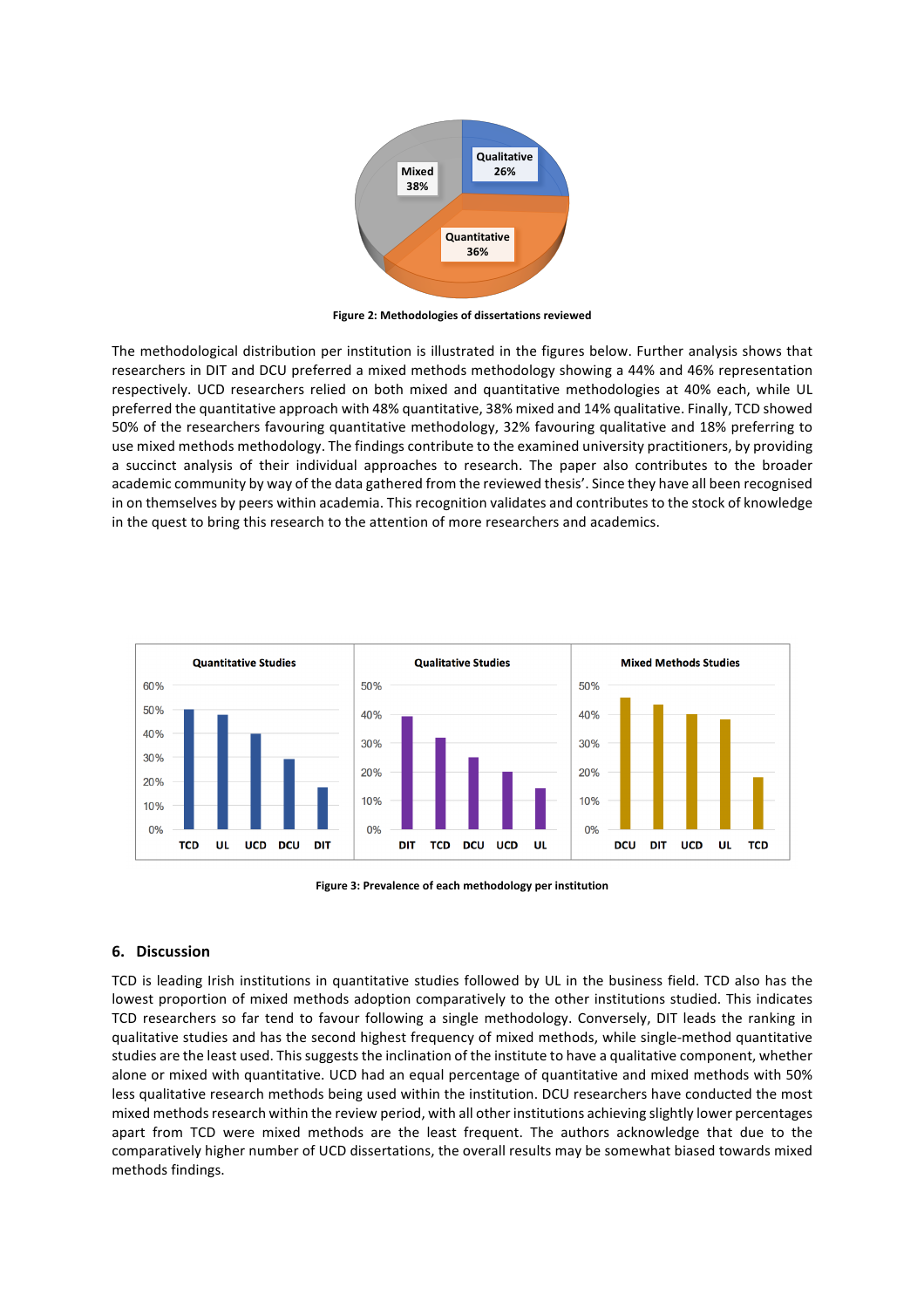Interestingly, the findings also suggest that there is a pragmatic approach to the understanding and exploration of the philosophical underpinnings which accompany doctoral research within Irish doctorate research. This, it could be argued, is strengthened by Holden and Lynch (2004) when expressing the view that researchers need "not worry about epistemology and ontology but about the particular problems they confront from their theories *and investigation"*. They further express that "philosophical worries about ontology are an irrelevance".

#### **7. Conclusion and Future Research**

An interesting observation is noted whereby within 8 of the dissertation relating to finance and/or financial markets there was no mention of the researcher's philosophical underpinnings and/or any reflection on their own worldview to attaining the title of *Doctor of Philosophy*. Thus, it could be posited that there is a lack of understanding the ontology and epistemology worldview points which certainly lie at the heart of a *Doctorate* of 'Philosophy'. Research appears to be following 'the present is always right' approach (Johnson et al. 2007). In that, a researcher should choose whatever methodology is necessary to answer the question while disregarding their worldview and philosophical stance through which they see reality. However, if the methodology applied to the research question is found to be just, valid and sustains rigour and validation then the methodology chosen is therefore justified. Researchers must not lose sight of the title *Doctorate of Philosophy* and should be encouraged to develop a deep understanding of the ontology and epistemology which has led them to their research question. Without questioning ones' own worldview, can researchers fully understand and share findings with the academic community?

The persistent interest in philosophy comprises of many assumptions about how we view 'reality', and as such, how this 'reality' should be observed, analysed, interpreted and finally shared with the academic community. To ease assumptions about 'reality' and to provide more validity to gaining the title of Doctorate of Philosophy, future research would consist of a deeper evaluation of the ontological and epistemological paradigms which Irish doctoral researchers take. An in-depth understanding of the philosophical assumptions used in Irish doctoral research should be revisited to gain further understanding of possible gaps in the methodology used or oversights in the journey along which the researcher travels. To decide on methodological approaches and to gain peer acceptance further analysis of researchers' own worldviews should be developed and encouraged.

# **Acknowledgments**

The authors would like to thank the librarians in all five locations who assisted in the opening of their respective repositories. Special thanks to the staff in University College Dublin's library for retrieving the dissertations at short notice during the winter holidays, especially since they were short staffed. Their efforts are much appreciated.

#### **References**

- Allen, P.M. & Varga, L., 2007. Complexity: The Co-evolution of Epistemology, Axiology and Ontology. *Nonlinear Dynamics, Psychology, and Life Sciences*, 11(1), pp.19–50.
- Amaratunga, D. et al., 2002. Quantitative and Qualitative Research in the Built Environment: Application of "mixed" research approach. Work Study, 51(1), pp.17-31.
- Blumberg, B., Cooper, D.R. & Schindler, P.S., 2011. *Business Research Methods*, London: McGraw-Hill.
- Bryman, A., 2006. Integrating Quantitative and Qualitative Research: How is it done? *Qualitative Research*, 6(1), pp.97–113.
- Bryman, A., 1984. The Debate about Quantitative and Qualitative Research: A Question of Method or Epistemology? The British Journal of Sociology, 35(1), pp.75-92.
- Bryman, A. & Bell, E., 2007. *Business Research Methods* 2nd ed., New York: Oxford.
- Burrell, G. & Morgan, G., 2000. *Sociological paradigms and organisational Analysis*, Hants, England: Ashgate Publishing Limited.
- Carter, S.M. & Little, M., 2007. Justifying Knowledge, Justifying Method, Taking Action: Epistemologies, Methodologies, and Methods in Qualitative Research. *Qualitative Health Research*, 17(10), pp.1316–1328.
- Chatha, K.A., Butt, I. & Tarig, A., 2015. *Research Methodologies and Publication Trends in Manufacturing trategy: A content analysis based literature review*,
- Cole, C. et al., 2011. Research Methodologies and Professional Practice. *Electronic Journal of Business Research*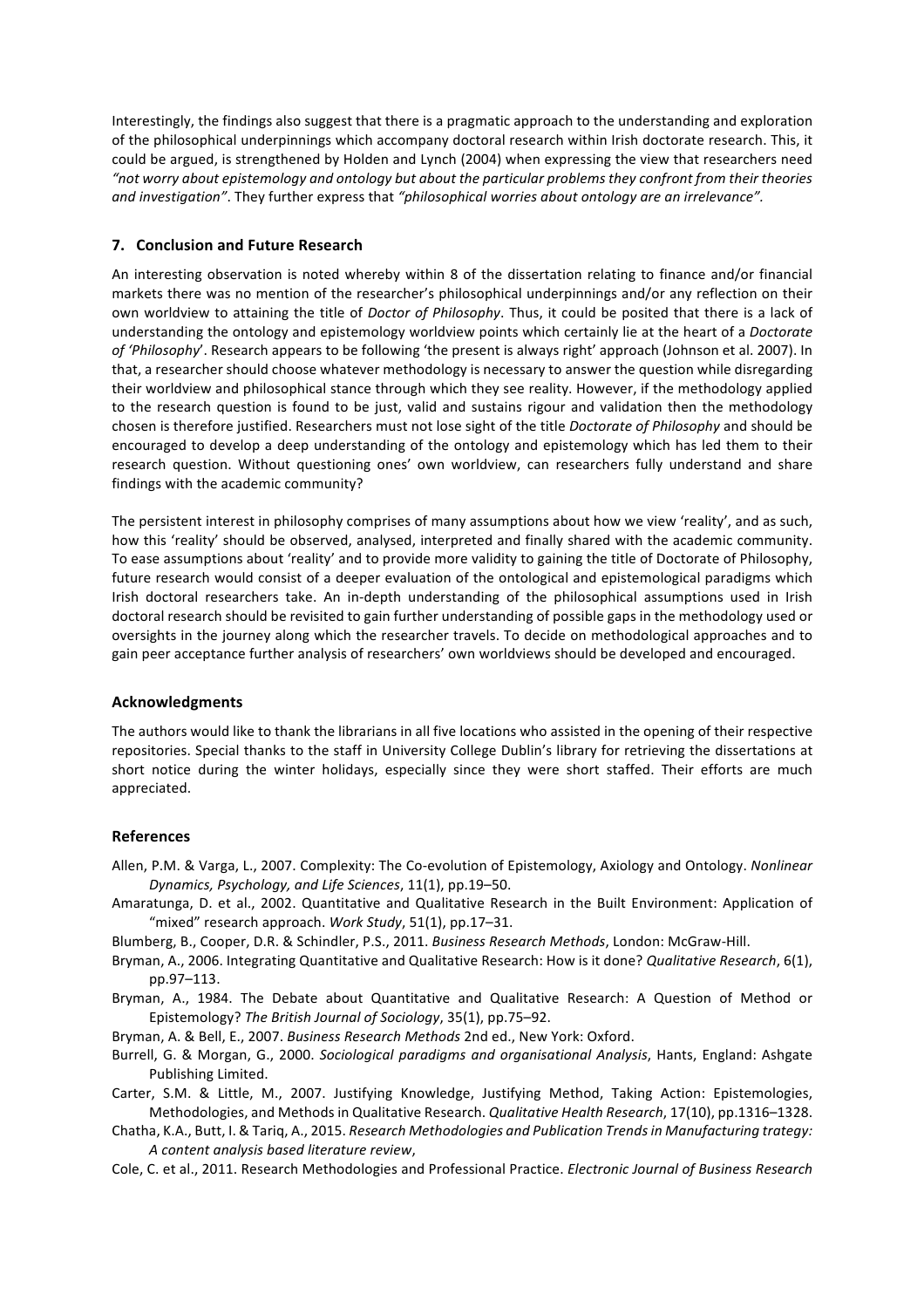*Methods*, 9(2), pp.141–151.

- Creswell, J.W. & Clark, V.L.P., 2011. *Designing and Conducting Mixed Methods Research*, Thousand Oaks: Sage Publications.
- Denzin, N.K. & Lincoln, Y.S., 2011. Paradigmatic Controversies, Contradictions, and Emerging Confluences, Revisited. In N. K. Denzin & Y. S. Lincoln, eds. *The Sage Hand of Qualitative Research*. Thousand Oaks: Sage, pp. 97–128.
- Given, L.M., 2008. *The Sage Encyclopedia of Qualitative Research Methods* 1st & 2nd ed. L. M. Given & K. Saumure, eds., London: Sage Publications.
- Guba, E.G. & Lincoln, Y.S., 1994. Competing Paradigms in Qualitative Research. In N. K. Denzin & Y. S. Lincoln, eds. *Handbook of qualitative research*. California: Sage Publications, pp. 105–117.
- Holden, M.T. & Lynch, P., 2004. Choosing the Appropriate Methodology: Understanding Research Philosophy. *The Marketing Review*, 4(4), pp.397–409.
- Johnson, R.B. & Onwuegbuzie, A.J., 2004. Mixed Methods Research: A research paradigm whose time has come. *Educational researcher*, 33(7), pp.14–26.
- Johnson, R.B., Onwuegbuzie, A.J. & Turner, L.A., 2007. Toward a Definition of Mixed Methods Research. *Journal of Mixed Methods Research*, 1(2), pp.112–133.
- Kothari, C.R., 2004. *Research Methodology: Methods & Techniques*, New Delhi: New Age International.
- Krauss, S.E., 2005. Research Paradigms and Meaning Making : A Primer. *The Qualitative Report*, 10(4), pp.758– 770.
- Nahid Golafshani, 2003. Understanding Reliability and Validity in Qualitative Research. The Qualitative Report, 8(4), pp.597-607.
- Onwuegbuzie, A.J. & Combs, J.P., 2010. Emergent Data Analysis techniques in Mixed Methods Research. In A. Tashakkori & C. Teddlie, eds. SAGE Handbook of Mixed Methods in Social and Behavioral Research. Thousand Oaks, Calafornia: Sage Publications, pp. 397-430.
- Onwuegbuzie, A.J., Johnson, R.B. & Collins, K.M., 2009. Call for Mixed Analysis: A philosophical framework for combinng qualitative and quantitative approaches. International Journal of Multiple Research Approaches,  $3(2)$ , pp.114–139.
- Remenyi, D. et al., 1998. *Doing Research in Business and Management: an introduction to process and method*, London: Sage Publications.
- Sale, J.E.M., Lohfeld, L.H. & Brazil, K., 2002. Revisiting the Quantitative-Qualitative Debate: Implications for mixed-methods research. *Quality and Quantity*, 36(1), pp.43-53.
- Saunders, M., Lewis, P. & Thornhill, A., 2012. *Research Methods for Business Students* 6th ed., Essex: Pitman Publishing.
- Venkatesh, V., Brown, S.A. & Bala, H., 2013. Bridging the Qualitative-Quantitative Divide: Guidelines for Conducting Mixed Methods Research in Information Systems. *Management Information Systems Quarterly*, 37(3), pp.21–54.
- Wahyuni, D., 2012. The Research Design Maze: understanding paradigms,cases,methods and methodologies. Journal of applied management accounting research, 10(1), pp.69-80.
- Walle, A.H., 1997. Quantitative versus qualitative tourism research. Annals of Tourism Research, 24(3), pp.524– 536.

#### **Appendix – Higher Educational Repository Information**

- 1. Dublin Institute of Technology uses an on-line award winning repository called Arrow. It is an open portal and can be accessed from outside the institution.
- 2. University College Dublin has its own repository called 'Research Repository UCD'. However, they do not hold onto PhD doctoral dissertations. As such only hard copies could be retrieved for analysis.
- 3. Dublin City University has developed the DORAS database, which can be accessed using a student/researcher identification and password. Access was granted by a fellow researcher.
- 4. University of Limerick was accessed by using a portal called RIAN RIAN is an on-line Irish portal with the aim of gathering, in one on-line location, the contents of Irish higher education repositories to